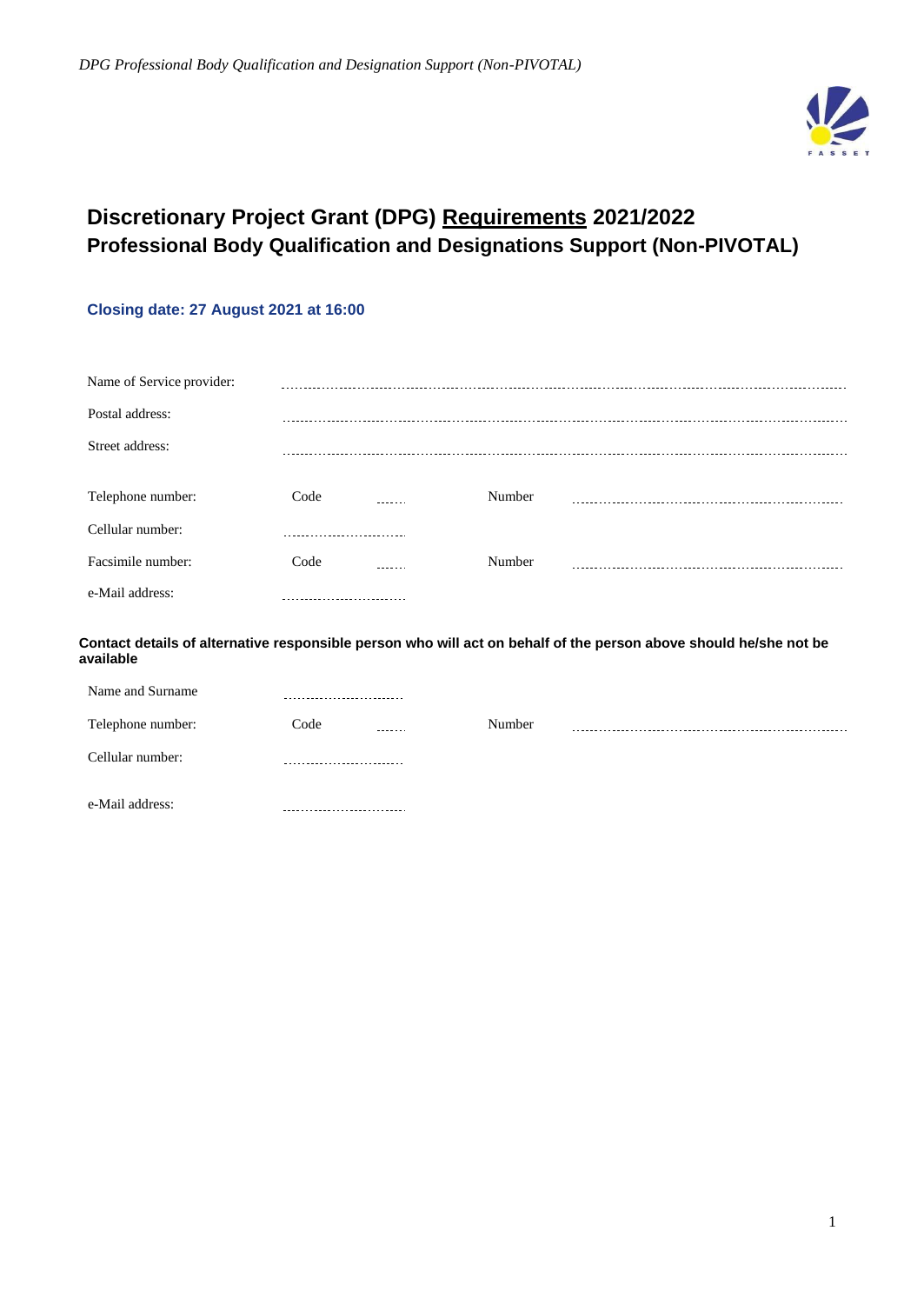## **1. COMPLIANCE REQUIREMENTS**

1.1 As public entity, Fasset has both the obligation and the responsibility to ensure that it spends the public money, with which it is entrusted in a manner that meets governments requirements. Consequently, Grant Applicants are required to adhere to the compliance requirements as listed in this section.

## **FRAUD AND CORRUPTION**

1.2 All grant applicants are to take note of the implications of contravening the Prevention and Combating of Corrupt Activities Act, 2004 (No 12 of 2004) and any other applicable act.

## **B-BBEE CERTIFICATE AND TAX CLEARANCE CERTIFICARE**

- 1.3.1 All grant applicants are to provide a B-BBEE status level certificate and the Tax Clearance Certificate (SARS pin) on request once Fasset has granted provisional approval.
- 1.3.2 Grant applications will be assessed based on the compliant requirements with the BBBEE and tax compliance. Fasset reserves its right to award to not to award to applicants with BBBEE level status above level 4.

#### 1.3.3 **The professional body's accreditation certificate must be included in the submission**.

#### **INDEPENDENT GRANT SUBMISSION**

1.4.1 Grant applicants must complete and sign the Certificate of Independent Grant Submission, which can be found in Annexure A. The signed certificate must be included in the grant submission and the purpose of the certificate is to prevent potential collusion amongst applicants.

#### **DEADLINE DATE AND MODE OF GRANT SUBMISSION**

- 1.5.1 All applications must be submitted to the following email address:  $d\theta \mathcal{Q}$  fasset.org.za it must be noted that Fasset will not accept any physical submissions
- 1.5.2 The submission due date is Friday, 27 August at 16:00
- 1.5.3 **Grant applications received by Fasset after the closing date shall not be considered.**
- 1.5.4 Grant Applicants are required to submit their Proposal which contains, at minimum:
	- 1.5.4.1 Experience of Grant applications
	- 1.5.4.2 Technical approach/Methodology
	- 1.5.4.3 Risk Management
	- 1.5.4.4 Experience of the Team; and
	- 1.5.4.4 Pricing schedule
- 1.5.5 Fasset reserves the right to query a pricing schedule as part of the evaluation process

#### **2. GRANT CRITERIA (Terms of Reference)**

The grant criteria should *please* be read *carefully* and adhere to, to minimize grant queries (where applicable). The following criteria are applicable to this grant:

- **Description:** Non-PIVOTAL Qualification/Designation Support Programmes that assists unemployed learners to:
	- i. Achieve a non-PIVOTAL academic qualification linked to one of Fasset's top ten scarce skills for the 2021/22 financial year; or
	- ii. Complete a non-PIVOTAL professional body qualification linked to one of Fasset's top ten scarce skills for the 2021/22 financial year; or
	- iii. Attain a non-PIVOTAL professional body designation, linked to one of Fasset's top ten scarce skills for the 2021/22 financial year, which has been obtained via an assessment process.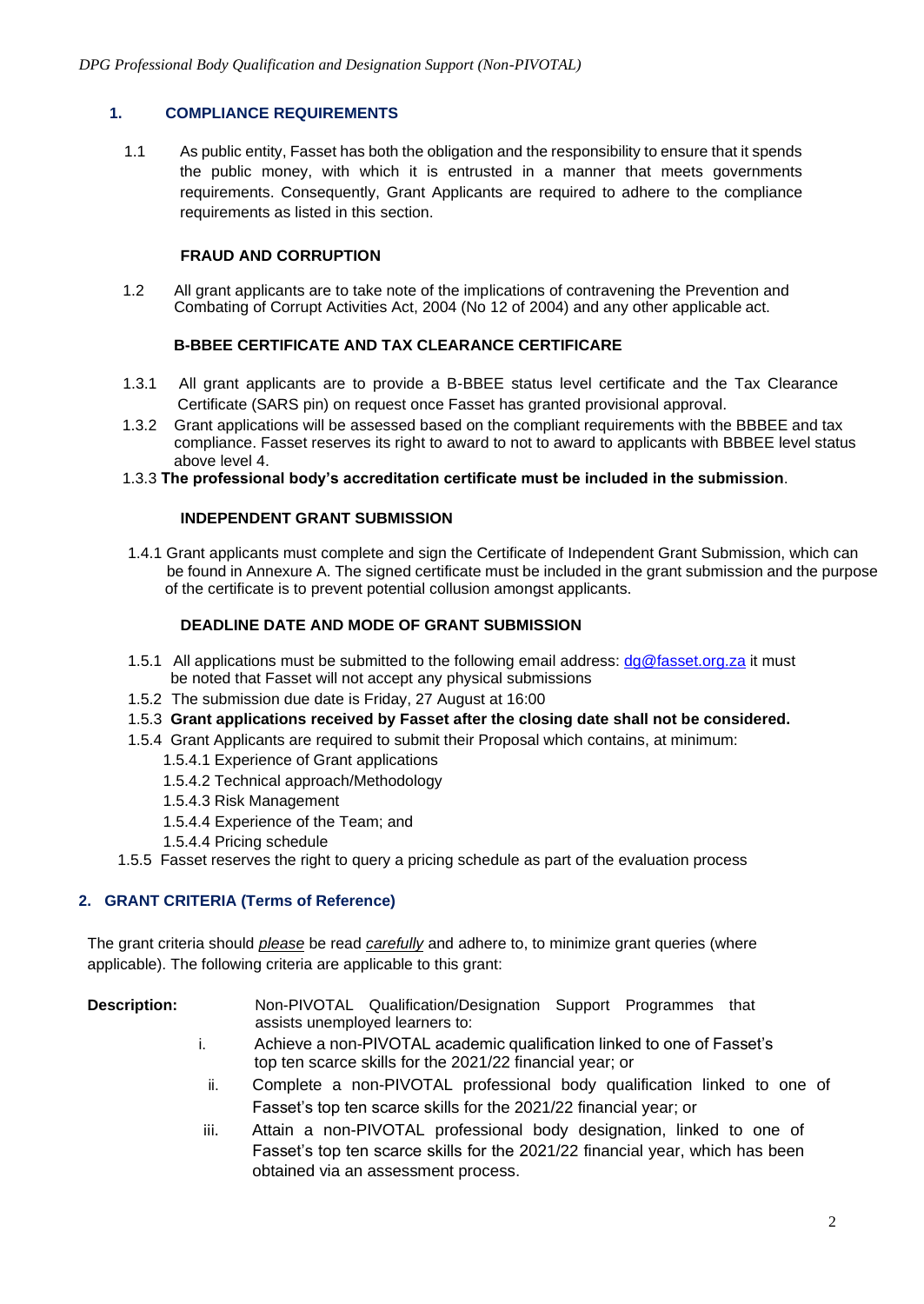## **2.1 Overall Objectives and Scope**

- 2.1.1 Fasset requires the services of one or more suitably recognised professional body/ies or a service provider accredited by a professional body (grant applicant), to oversee / project manage the delivery of Non-PIVOTAL professional body programmes that lead to the completion of a professional body qualification/designation not on the NQF.
- 2.1.2 Achievement of this criterion must be effected through an assessment process. Professional bodies must endorse the process (qualification or designation achievement) completed through the intervention.
- 2.1.3 Unemployed learners are eligible for this programme.
- 2.1.4 Professional Body Institutions or accredited Service Providers are eligible to apply to manage this programme
- 2.1.5 One application per applicant (i.e. Professional or accredited Service Provider).
- 2.1.6 The programme must be completed by 31 March 2023.
- 2.1.7 The programme must achieve a throughput rate which is 10% higher than mainstream results for the period under consideration. Failure to meet this objective will result in a penalty on the overall administration fee.
- 2.1.7 Funding will be capped at R35 000 per learner.
- 2.1.8 Fasset will provide tools of trade for each learner. (where required and applicable)

## **3 EVALUATION PROCESS**

#### **3.1 Determination of Score for Functionality and Grant Adjudication**

- 3.1.1 Should a grant applicant achieve a functionality score that is 50% or less, the grant application will be rejected.
- 3.1.2 Should a grant applicant received a functionality score between 51% and 69% Fasset might engage with the applicant or the grant application.
- 3.1.3 All grant applications that receive a functionality score of more than 70% will be recommended for adjudication.
- **3.1.4 Grant applicants should indicate if this is the first time proposing such a project**

#### **Table 1: Evaluation Criteria and Weights for Determining Functionality Scores**

| <b>Functionality Scoring</b><br><b>Determinants</b>                                                                                    |     |  |  |
|----------------------------------------------------------------------------------------------------------------------------------------|-----|--|--|
| <b>Total Points</b>                                                                                                                    | 100 |  |  |
| <b>Experience of respondent</b>                                                                                                        | 30  |  |  |
| Experience with managing Professional Body Designation Support<br>programme, project management, mentoring and general student support |     |  |  |
| 1.1.1<br>Grant applicant's experience in project managing or overseeing<br>professional body designation support programmes.           |     |  |  |
| 1.1.2<br>Grant applicant's experience with mentoring.<br>1.1.3<br>Grant applicant's experience with general student support            |     |  |  |
| <b>Scoring Criteria</b><br><b>Points</b>                                                                                               |     |  |  |
| Grant applicant had addressed all requirements specified in<br>5<br>this section in full details                                       |     |  |  |
| 3<br>Grant applicant had addressed between two and three the<br>requirements specified in this section in full details                 |     |  |  |
| Grant applicant had addressed only one of the requirements<br>specified in this section in full details                                |     |  |  |
| Grant applicant has not addressed the requirements specified<br>0<br>in this section.                                                  |     |  |  |
| 40<br>2<br><b>Technical Approach / Methodology</b>                                                                                     |     |  |  |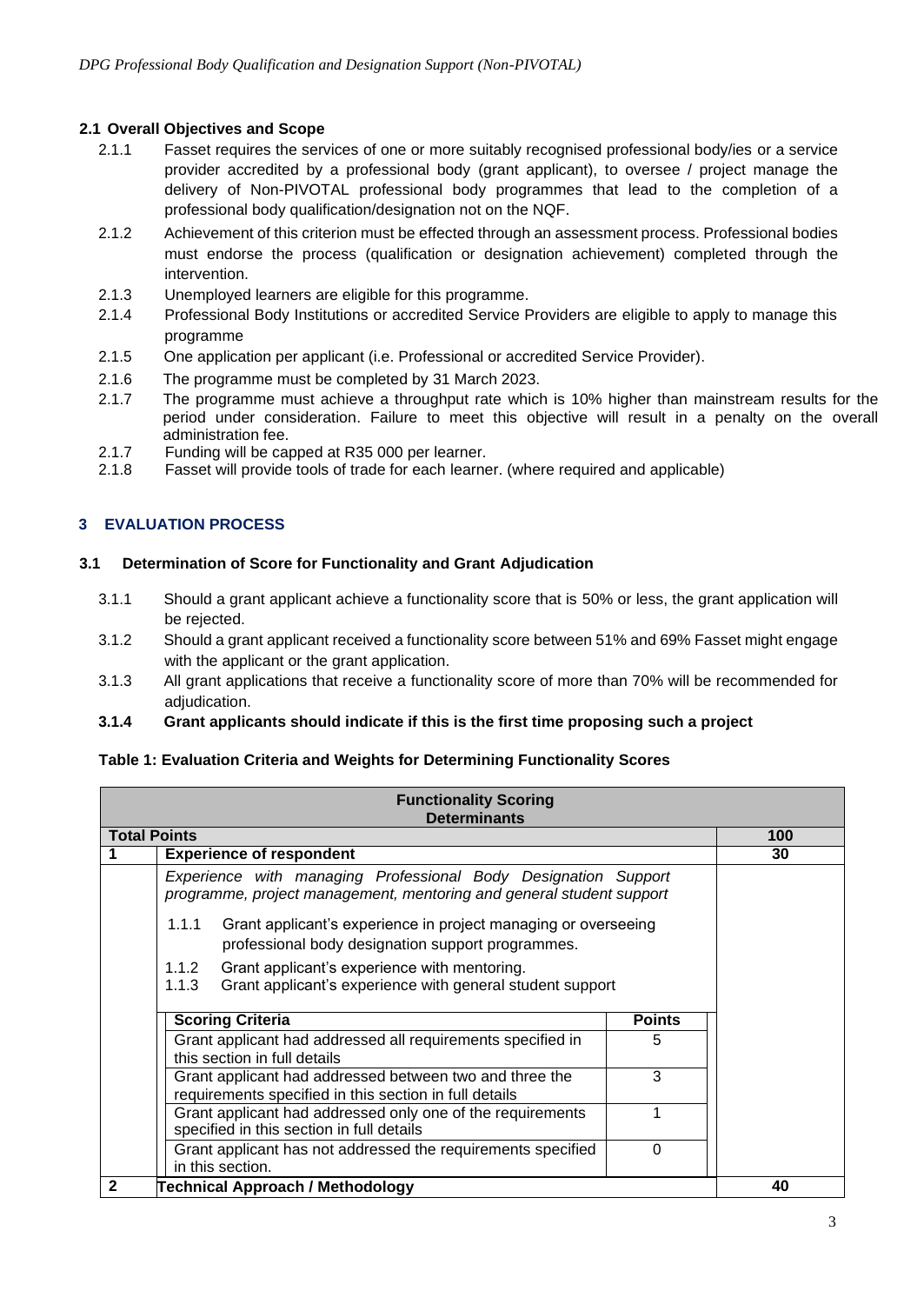| implemented             | Present a comprehensive project plan detailing how the project will be                              |  |
|-------------------------|-----------------------------------------------------------------------------------------------------|--|
|                         | Grant applicants must:                                                                              |  |
| 2.1.1                   | Define the problem statement and provide an overview of                                             |  |
|                         | trends / statistical research to support the problem statement.                                     |  |
| 2.1.2                   | Provide details of possible causes of the problem and factors                                       |  |
|                         | that impact on learner success.                                                                     |  |
| 2.1.3                   | Provide details of "at risk" learners.                                                              |  |
| $2.2\overline{ }$       | <b>Learners from Rural Areas</b>                                                                    |  |
| 2.2.1                   | Indicate how the proposed strategy and plan includes                                                |  |
|                         | consideration of the inclusion of learners from rural areas.                                        |  |
| 2.3                     | Details of the proposed solution:                                                                   |  |
|                         | Grant applicants must:                                                                              |  |
| 2.3.1                   | Provide an overview of the proposed solution. Where                                                 |  |
|                         | applicable details of how the problem was addressed in the                                          |  |
|                         | past must be provided.                                                                              |  |
| 2.3.2                   | Provide sufficient detail of how the proposed solution will                                         |  |
|                         | result in the Completion of a Non-Professional Body                                                 |  |
|                         | Designation or qualification                                                                        |  |
| 2.3.3                   | Present a sufficiently detailed project plan for how the proposed<br>solution will be implemented.  |  |
| 2.3.4                   | Provide the recruitment and selection criteria and methodology.                                     |  |
| 2.3.5                   | Provide proposed learner numbers.                                                                   |  |
|                         |                                                                                                     |  |
|                         | Provide reasoning with respect to the feasibility of the project.                                   |  |
| 2.3.7                   | Provide details as to any similar past projects against which the                                   |  |
| 2.3.8                   | proposed project has been benchmarked.<br>Provide detail on the delivery of Non-PIVOTAL programmes. |  |
| 2.3.9                   | Provide an assessment methodology, which must include                                               |  |
|                         | details of how to assist learners to achieve the pre-set                                            |  |
|                         | milestones, with respect to achieving a qualification or                                            |  |
|                         | designation.                                                                                        |  |
| 2.3.10                  | Provide an assessment methodology that must include                                                 |  |
|                         | corrective actions that will be taken, should learners fail to                                      |  |
|                         | achieve the pre- set milestones.                                                                    |  |
| 2.3.11                  | Provide for a comprehensive mentorship programme for the                                            |  |
|                         | duration of the project.                                                                            |  |
| 2.3.12                  | Indicate how a 10% throughput rate higher than mainstream<br>will be achieved.                      |  |
| 2.3.13                  | Indicate any penalties and the implementation thereof, for                                          |  |
|                         | learners who fail to achieve the pre-set milestones.                                                |  |
| 2.3.14                  | Indicate the replacement or exit strategies in place.                                               |  |
| 2.3.15                  | Ensure that the project plan includes regular reporting to                                          |  |
|                         | Fasset on project progress, performance statistics, delivery,                                       |  |
|                         | learner details, risk mitigation, continuous evaluation and a                                       |  |
|                         | financial update.                                                                                   |  |
|                         |                                                                                                     |  |
| <b>Scoring Criteria</b> | <b>Points</b>                                                                                       |  |
|                         | Grant applicant had addressed all requirements specified in<br>5                                    |  |
|                         | this section in full details.<br>Grant applicant had addressed between two and three the 3          |  |
|                         | requirements specified in this section in full details.                                             |  |
|                         | Grant applicant had addressed only one of the requirements                                          |  |
|                         | specified in this section in full details.                                                          |  |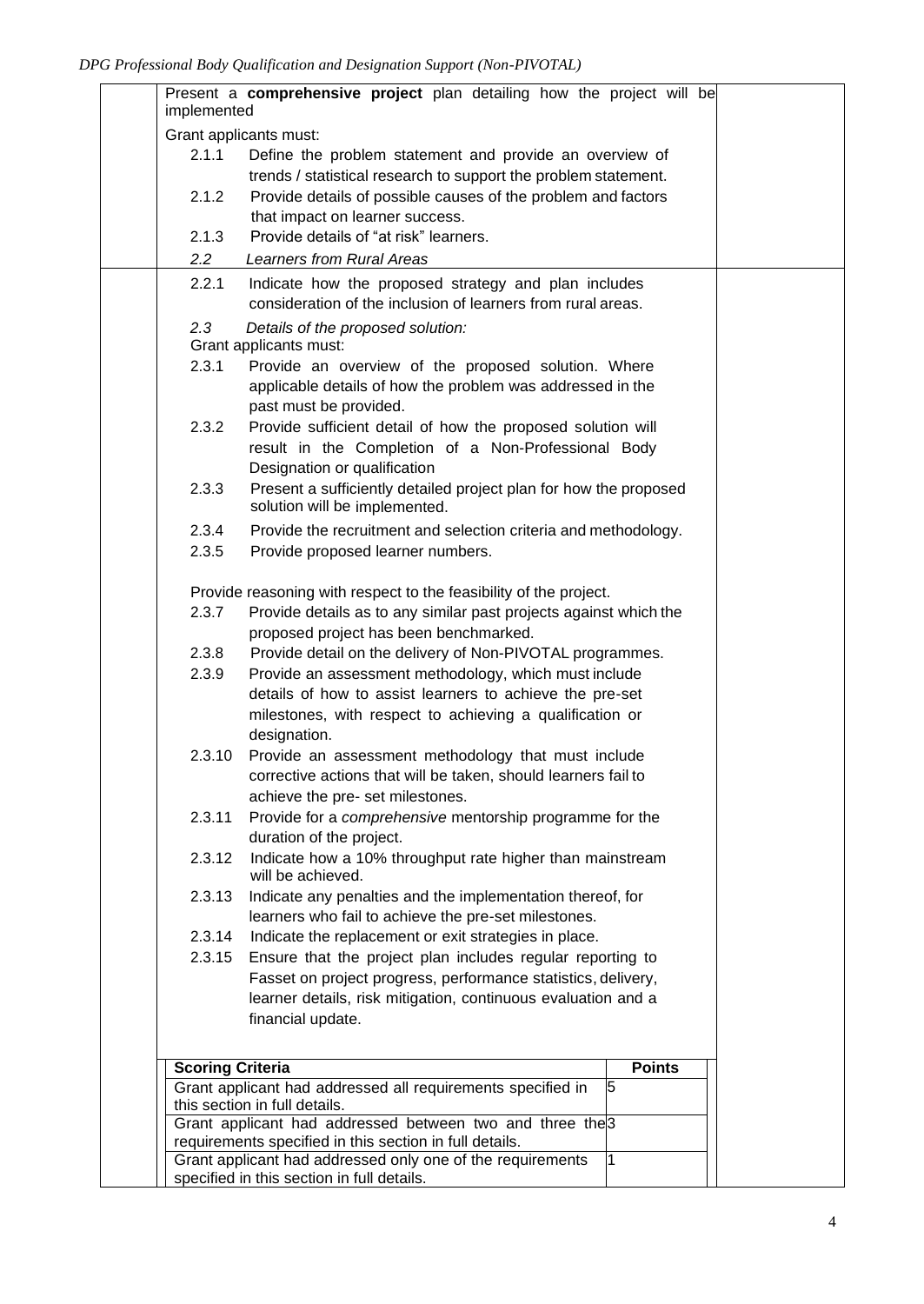|   | in this section.        | Grant applicant has not addressed the requirements specified 0                                                                                                                                                                                                                                                                                                                                            |               |    |
|---|-------------------------|-----------------------------------------------------------------------------------------------------------------------------------------------------------------------------------------------------------------------------------------------------------------------------------------------------------------------------------------------------------------------------------------------------------|---------------|----|
| 3 |                         | <b>Risk Management Strategy</b>                                                                                                                                                                                                                                                                                                                                                                           |               | 10 |
|   | <b>Risk Register</b>    |                                                                                                                                                                                                                                                                                                                                                                                                           |               |    |
|   | 3.1.1                   | Grant applicants must provide a full risk register and mitigation where:<br>More than 5 risks associated with the programme have been<br>identified and are in line with the programme as set out in the<br>project plan and solution. the scorers will assess whether all<br>reasonable risk have been addressed and that the respondent<br>has not left obvious risk out of the contingency assessment. |               |    |
|   | 3.1.2<br>3.1.3          | They must identify any possible problems that might hinder<br>delivery and indicate how they will avoid or overcome those<br>problems.<br>Provide full risk mitigation which is sufficiently detailed.                                                                                                                                                                                                    |               |    |
|   |                         |                                                                                                                                                                                                                                                                                                                                                                                                           |               |    |
|   | <b>Scoring Criteria</b> |                                                                                                                                                                                                                                                                                                                                                                                                           | <b>Points</b> |    |
|   | proposed.               | More than 5 possible risks that are carefully and excellently<br>considered and appropriate mitigating actions and solutions                                                                                                                                                                                                                                                                              | 5             |    |
|   |                         | Only 5 possible risks that are well considered and honest<br>appropriate mitigating actions and solutions proposed.                                                                                                                                                                                                                                                                                       | 3             |    |
|   |                         | Fewer than 5 possible risk considered with limited or no<br>mitigation actions proposed.                                                                                                                                                                                                                                                                                                                  | $\mathbf{1}$  |    |
|   |                         | The section has not been completed.                                                                                                                                                                                                                                                                                                                                                                       | $\mathbf 0$   |    |
|   |                         |                                                                                                                                                                                                                                                                                                                                                                                                           |               |    |
| 4 | <b>Resources</b>        |                                                                                                                                                                                                                                                                                                                                                                                                           |               | 20 |
|   |                         | Capacity to implement a programme of this size                                                                                                                                                                                                                                                                                                                                                            |               |    |
|   | Grant applicants must:  |                                                                                                                                                                                                                                                                                                                                                                                                           |               |    |
|   |                         | 4.1.1 Have appropriately qualified and relevant experienced resources                                                                                                                                                                                                                                                                                                                                     |               |    |
|   |                         | (i.e. CVs are relevant to the programme delivery, including                                                                                                                                                                                                                                                                                                                                               |               |    |
|   |                         | project management and support functions).                                                                                                                                                                                                                                                                                                                                                                |               |    |
|   |                         | 4.1.2 The team proposed has relevant expertise and experience. This<br>includes administrative staff; lecturers / trainers; and tutors. If<br>sub-contracting, the grant applicant must provide their (sub-<br>contractor's) minimum criteria for selection of lecturers/trainers<br>and tutors.                                                                                                          |               |    |
|   |                         | 4.1.3 Have sufficient resources i.e. proportion of lecturers / tutors to the                                                                                                                                                                                                                                                                                                                              |               |    |
|   |                         | number of learners proposed, is feasible.                                                                                                                                                                                                                                                                                                                                                                 |               |    |
|   |                         | 4.1.4 The CVs provided include experience in course development. If<br>sub-contracting, the grant applicant must provide their minimum<br>criteria for selection of lecturers/trainers and tutors.                                                                                                                                                                                                        |               |    |
|   |                         | 4.1.5 Provide references in individuals' CVs for the delivery of non-<br>PIVOTAL programmes.                                                                                                                                                                                                                                                                                                              |               |    |
|   | 4.1.6                   | Evidence of past successful programme management is<br>presented (including the ability to achieve the desired<br>throughput rate).                                                                                                                                                                                                                                                                       |               |    |
|   |                         | 4.1.7 The majority of the team members proposed must be Black<br>Africans.                                                                                                                                                                                                                                                                                                                                |               |    |
|   | <b>Scoring Criteria</b> |                                                                                                                                                                                                                                                                                                                                                                                                           | <b>Points</b> |    |
|   |                         | All CVs of the team proposed indicate appropriately qualifications                                                                                                                                                                                                                                                                                                                                        | 5             |    |
|   |                         | and relevant experience and members include references<br>indicating successful delivery of PIVOTAL programmes. The                                                                                                                                                                                                                                                                                       |               |    |
|   |                         | majority of the team members are Black Africans.                                                                                                                                                                                                                                                                                                                                                          |               |    |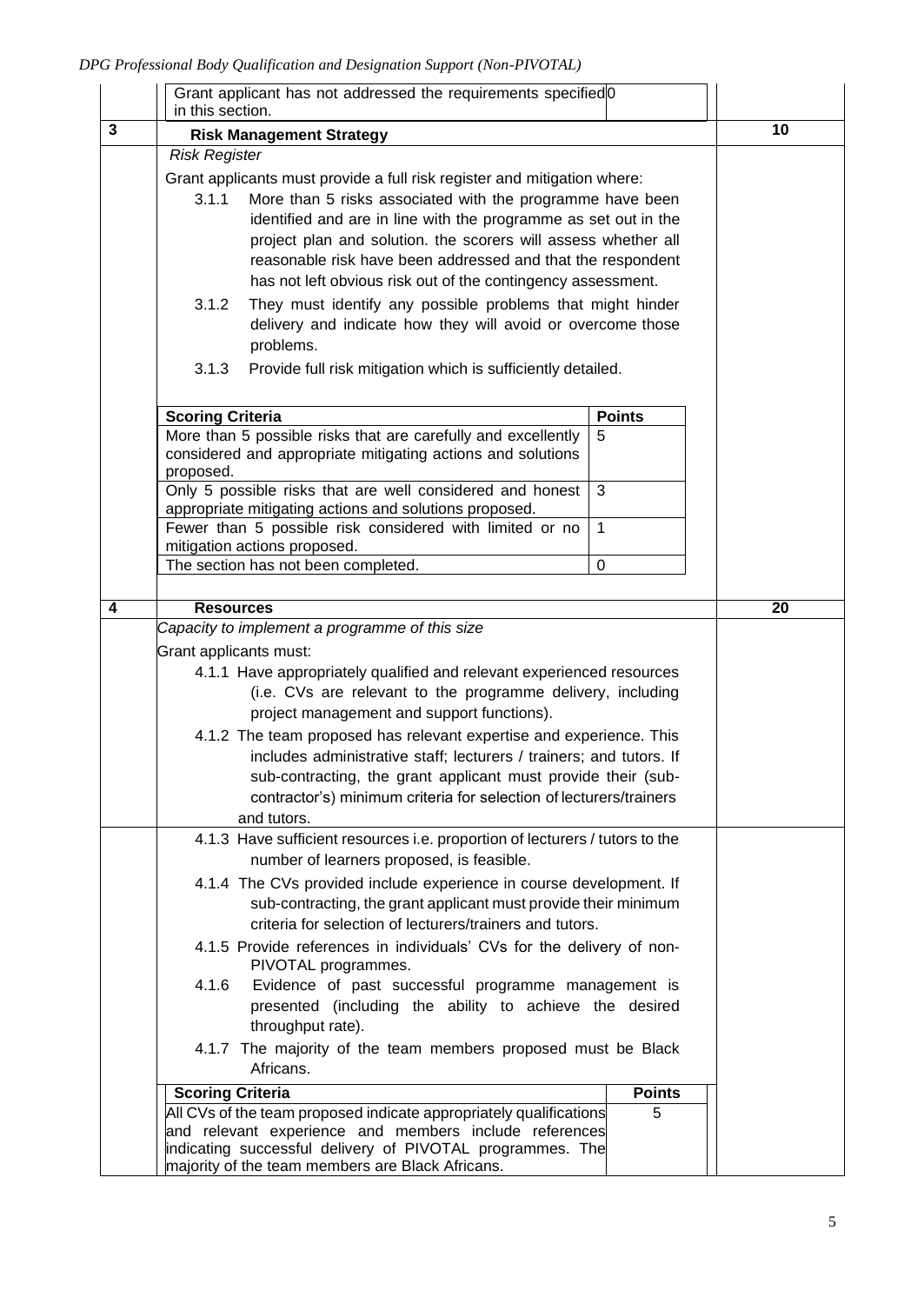*DPG Professional Body Qualification and Designation Support (Non-PIVOTAL)*

| Some CVs of the team proposed have appropriately<br>qualified and relevant experience, and the majority of the<br>team is not Black Africans. |  |
|-----------------------------------------------------------------------------------------------------------------------------------------------|--|
| All CVs of the team proposed have appropriately qualified<br>and relevant experience, but the majority of the team is not<br>Black Africans   |  |
| No experienced CVs of proposed team and there is no majority<br>of Black Africans.                                                            |  |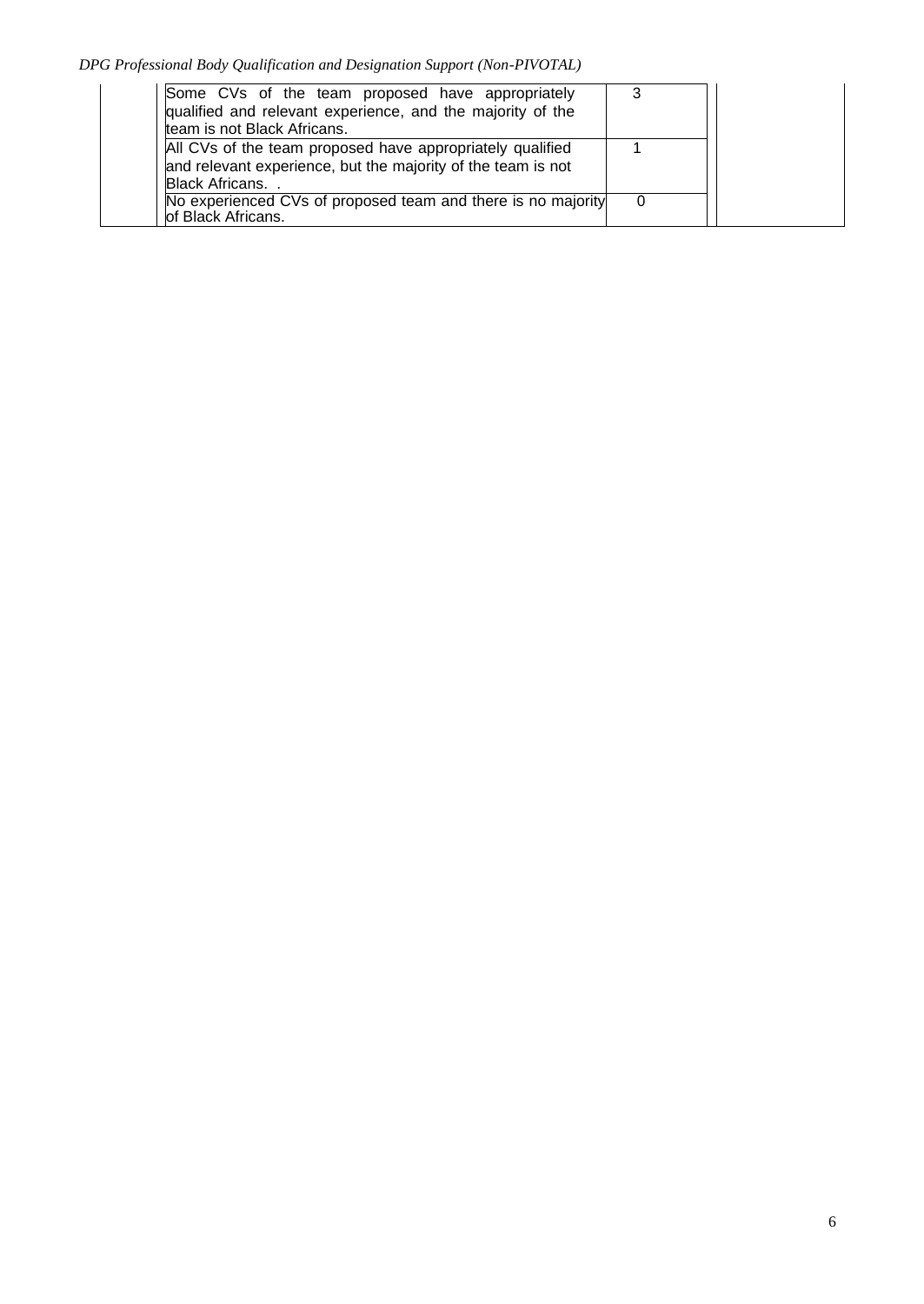## **Annexure A: Certificate of Independent Grant Submission**

|                |                                                                                                                                                                                                                                                                                                                                   | the undersigned, in submitting the  |
|----------------|-----------------------------------------------------------------------------------------------------------------------------------------------------------------------------------------------------------------------------------------------------------------------------------------------------------------------------------|-------------------------------------|
|                | Discretionary Project Grant Application                                                                                                                                                                                                                                                                                           |                                     |
|                | $\int$ for $\frac{1}{\sqrt{2}}$ and $\int$ $\frac{1}{\sqrt{2}}$ and $\int$ $\frac{1}{\sqrt{2}}$ and $\int$ $\frac{1}{\sqrt{2}}$ and $\int$ $\frac{1}{\sqrt{2}}$ and $\int$ $\frac{1}{\sqrt{2}}$ and $\int$ $\frac{1}{\sqrt{2}}$ and $\int$ $\frac{1}{\sqrt{2}}$ and $\int$ $\frac{1}{\sqrt{2}}$ and $\int$ $\frac{1}{\sqrt{2}}$ a | _____, do hereby make the following |
|                | statements that I certify to be true and complete in every respect.                                                                                                                                                                                                                                                               |                                     |
|                | I, certify that on behalf of:                                                                                                                                                                                                                                                                                                     |                                     |
|                | Name of Grant Applicant:                                                                                                                                                                                                                                                                                                          |                                     |
| $\mathbf{1}$ . | I have read and understood the contents of this Certificate of Independent Grant Submission<br>(Certificate).                                                                                                                                                                                                                     |                                     |
| 2.             | I understand that the accompanying Discretionary Project Grant Application (Grant Application) will<br>be rejected if this certificate is found not to be true and complete in every respect.                                                                                                                                     |                                     |
| 3.             | I am authorized by the Grant Applicant to sign this Certificate and to submit the accompanying Grant<br>Application on behalf of the Grant Applicant.                                                                                                                                                                             |                                     |

4. Each person whose signature appears on the accompanying Grant Application has been authorised by the Grant Applicant to determine the terms of and to sign the Grant Application on behalf of the Grant Applicant.

5. For the purposes of this Certificate and the accompanying Grant Application, I understand the word "competitor" shall include an individual or organisation, other than the Grant Applicant, whether or not affiliated with the Grant Applicant, who:

- 5.1.1. Has been requested to submit a Grant Application;
- 5.1.2. Could potentially submit a Grant Application based on their qualifications, abilities or experience;

and

- 5.1.3. Provides the same services as the Grant Applicant and/or is in the same line of business as The Grant Applicant.
- 6. The Grant Applicant has arrived at the accompanying Grant Application submission independently from and without consultation, communication, agreement, or arrangement with any competitor. However, communication between partners in a joint venture or consortium<sup>1</sup> will not be construed as collusive.
- 7. In particular, without limiting the generality of paragraph 6 above, there has been no consultation, communication agreement or arrangement with any competitor regarding:
	- 7.1. Prices;
	- 7.2. Geographical area where the service will be rendered (market allocation);
	- 7.3. Methods, factors or formulas used to calculate prices;
	- 7.4. The intention or decision to submit, or not submit, a Grant Application;
	- 7.5. The submission of a Grant Application does not meet the specification and condition of the Grant Application Requirements; or
	- 7.6. Submitting a Grant Application with the intention not to have the grant approved.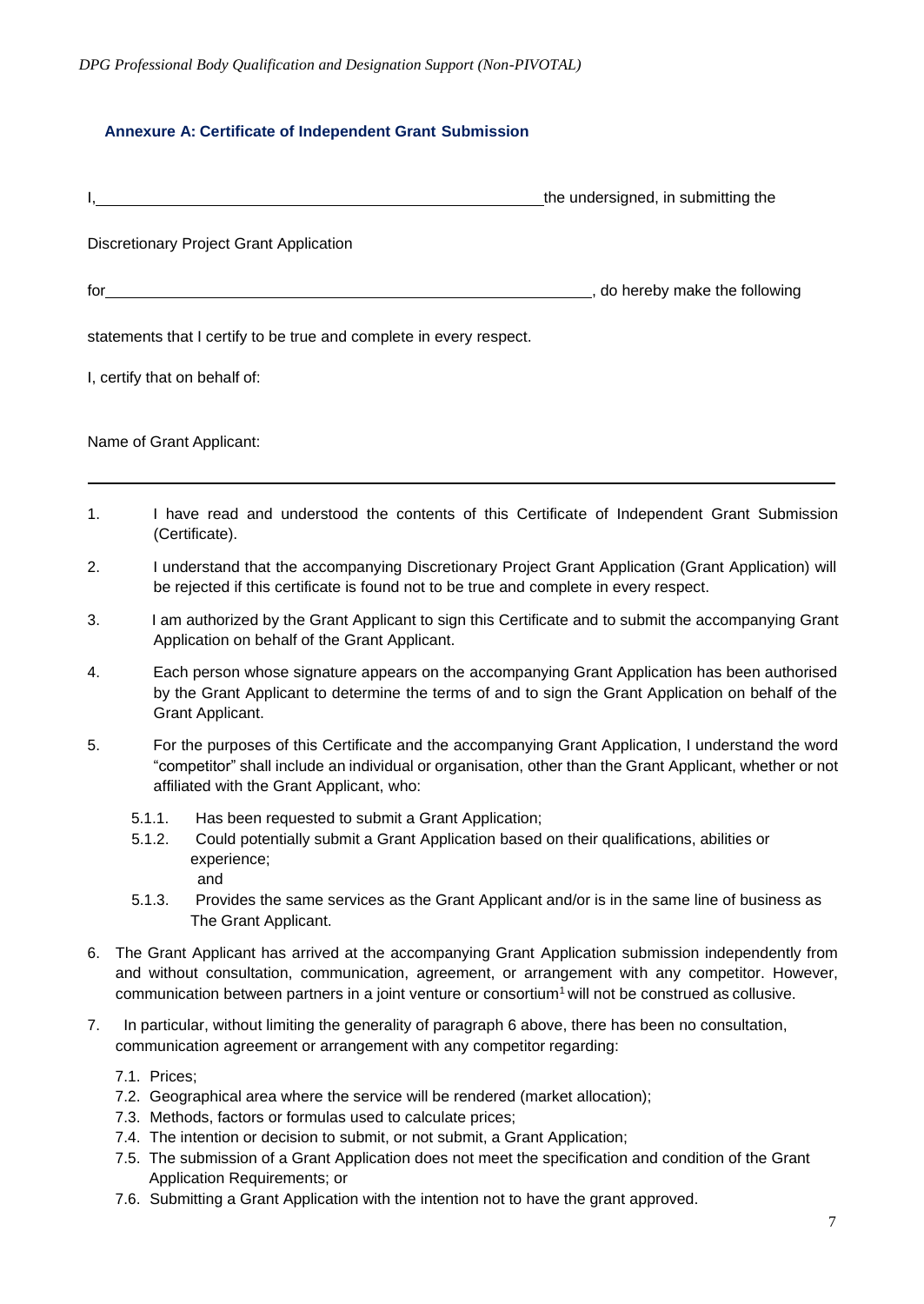$1$  Joint Venture or Consortium means an association of persons for the purpose of combining their expertise, property, capital, efforts, skill and knowledge in an activity for the execution of a contract.

- 8. In addition, there have been no consultations, communications, agreements or arrangement with any competitor regarding the quality, quantity, specification and conditions or delivery particulars of the services to which this Grant Application relates.
- 9. The terms of the accompanying Grant Application have not been and will not be disclosed by the Grant Applicant, directly or indirectly, to any competitor, prior to the date and time of the Grant Application opening or of the contract being awarded.
- 10. I am aware that, in addition and without prejudice to any other remedy provided to combat any restrictive practices related to Discretionary Project Grants and their related contracts, that are suspicious will be reported to the Competition Commission for investigation and possible imposition of administrative penalties in terms of section 59 of the Competition Act, No 89 of 1998 and/or may be reported to the National Prosecuting Authority (NPA) for criminal investigation and/or may be restricted from conducting business with the public sector for a period not exceeding ten (10) years in terms of the Prevention and Combating of Corrupt Activities

Act, No 12 of 2004 or any other applicable legislation.

Signature of Grant Applicant **Date** 

Position **Name of Grant Applicant** 

Name of Signatory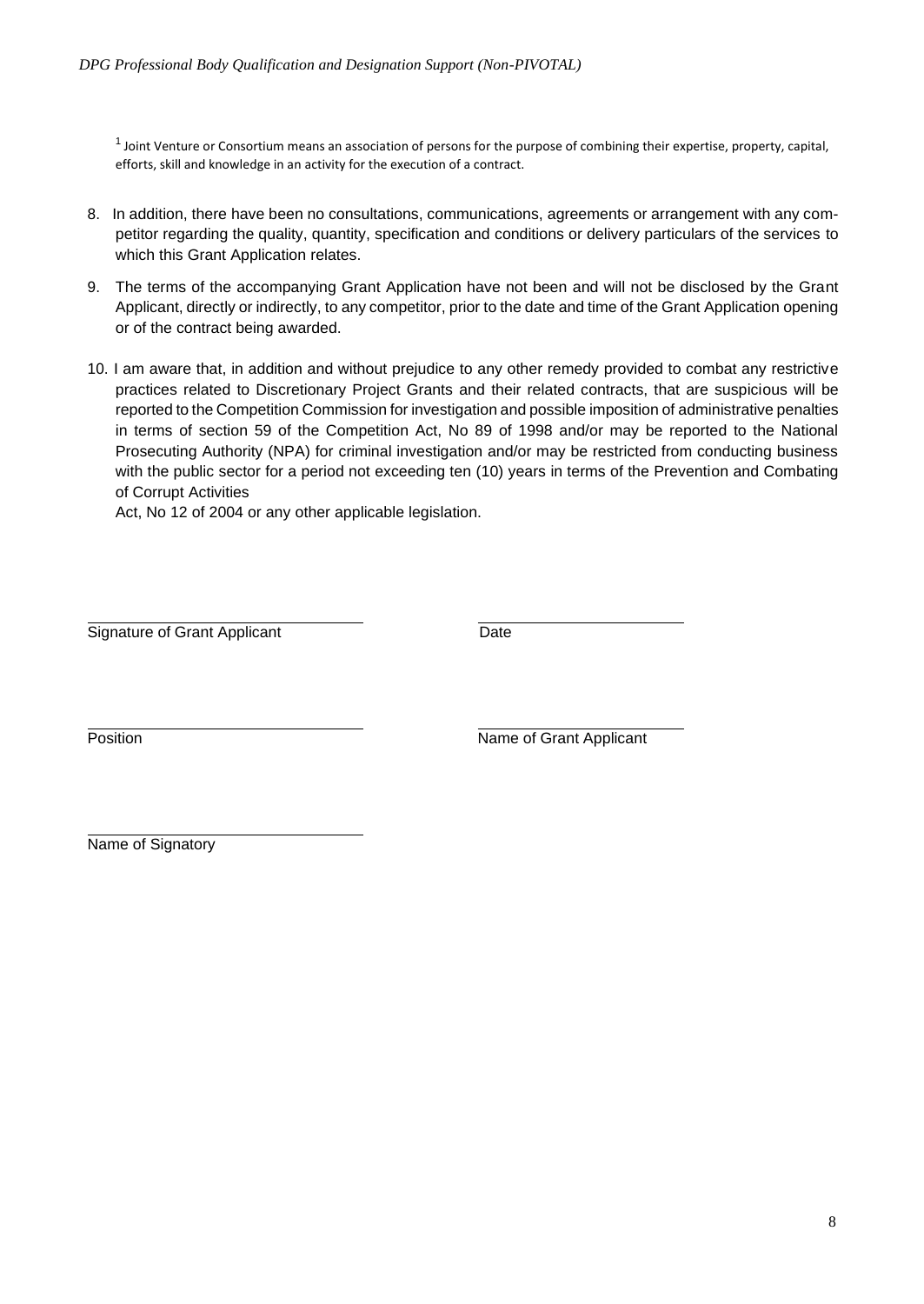#### **Annexure B: Declaration of Interest**

#### **DECLARATION OF INTEREST**

- 1. Any legal person, including persons employed by the State<sup>1</sup>, or persons having a kinship with persons employed by the State, including a blood relationship, may make an offer or offers in terms of this grant (includes an advertised competitive grant application, competitive bid, limited bid or proposal or awritten price quotation).
- 2. In view of possible allegations of favouritism, should the resulting grant application, or part thereof, be awarded to persons employed by the State, or to persons connected with or related to them, it is required that the grant applicant or his/her authorised representative declare his/her position in relation to the evaluating/ adjudicating authority where:
	- 2.1. The grant applicant is employed by the State; and/or
	- 2.2. The grant applicant is a Board member of Fasset and/or
	- 2.3. The legal person on whose behalf the grant application is signed, has a relationship with persons/a person who are/is involved in the evaluation and or adjudication of the bid(s), or where it is known that such a relationship exists between the person or persons for or on whose behalf the declarant acts and persons who are involved with the evaluation and or adjudication of the bid.
- 3. In order to give effect to the above, the following questionnaire must be completed and submittedwith the bid.
	- 3.1.1 Full Name of grant applicant or his or her representative:
- 3.1.2 Identity Number:
- 3.1.3 Position occupied in the Company (director, trustee, shareholder<sup>2</sup>, member, etc):
- 3.1.4 Registration number of company, enterprise, close corporation, partnership agreement or trust:

3.1.5 Tax Reference Number:

<sup>1</sup> "State" means

<sup>(</sup>a) Any national or provincial department, national or provincial public entity or constitutional institution within the meaning of the Public Finance Management Act, 1999 (Act No 1 of 1999);

<sup>(</sup>b) Any municipality or municipal entity;

<sup>(</sup>c) Provincial legislature;

<sup>(</sup>d) National Assembly or the National Council of Provinces;

<sup>(</sup>e) Parliament.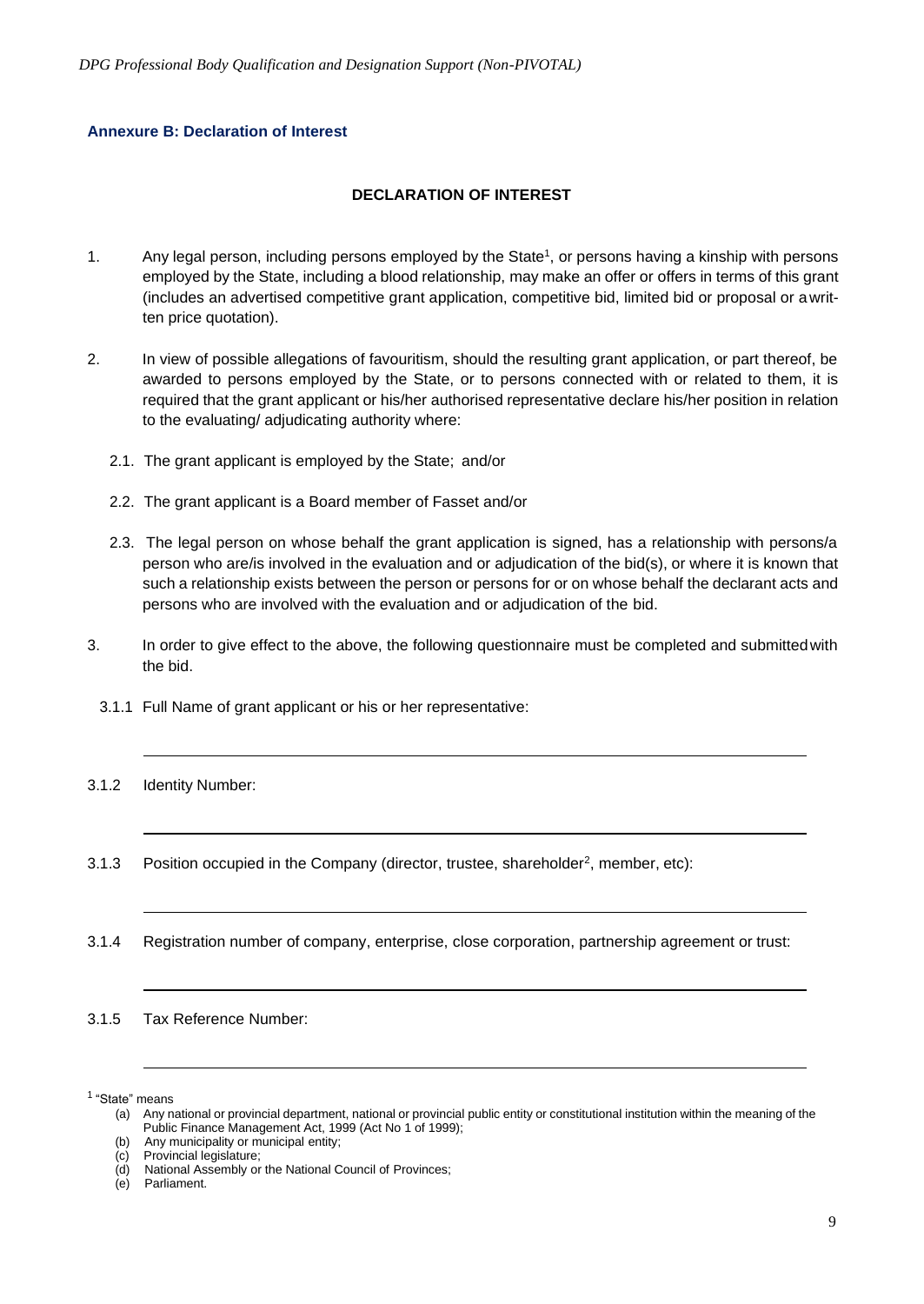$2$  Shareholder" means a person who owns shares in the company and is actively involved in the management of the enterprise or business and exercises control over the enterprise.

- 3.1.6 VAT Registration Number:
- 3.1.7 The names of all directors/ trustees/ shareholders/ members, their individual identity numbers, tax reference numbers and, if applicable, employee/ PERSAL numbers must be indicated below:

3.2 Are you or any person connected with this grant application presently employed by the state?

| 'es |  |
|-----|--|
| N٥  |  |

- 3.2.1 If "Yes" was indicated, please furnish the following particulars:
- 3.2.1.1 Name of person/ director/ trustee/ shareholder/ member:
- 3.2.1.2 Name of State institution at which you or the person connected to the grant application is employed:
- 3.2.1.3 Position occupied in the State institution:
- 3.2.1.4 Any other particulars?
- 3.3 If you are presently employed by the state, did you obtain the appropriate authorisation to undertake remunerative work outside employment in the public sector?

| Yes |  |
|-----|--|
| No  |  |

3.3.1 If "Yes" was indicated, was proof of such authorization attached to the grant application

| Yes |  |
|-----|--|
| No  |  |

(Note: Failure to submit proof of such authorization, where applicable, may result in the disqualification of the grant application).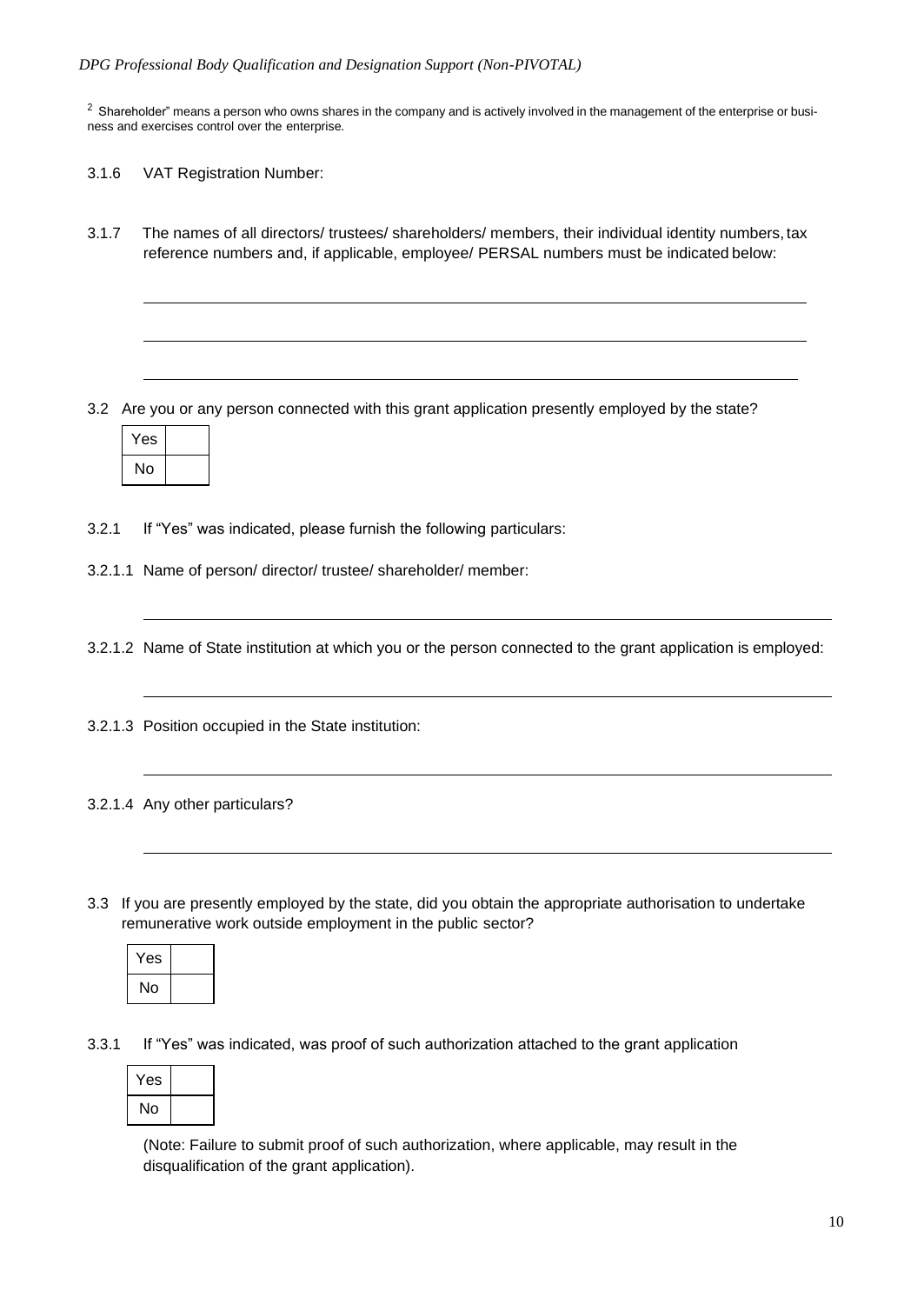- 3.3.2 If "No" was indicated, please furnish reasons for non-submission of authorization.
- 3.4 Did you or your spouse, or any of the company's directors/trustees/ shareholders/ members or their spouses conduct business with the State in the previous twelve (12) months?

| Yes |  |
|-----|--|
| No  |  |

- 3.4.1 If "Yes" was indicated, please furnish the following particulars:
- 3.4.1.1 Name of person/ director/ trustee/ shareholder/ member:
- 3.4.1.2 Name of State institution at which you or the person connected to the grant application conducted business:

#### 3.4.1.3 Any other particulars?

3.5 Do you, or any person connected with the grant application, have any relationship (family, friend, other) with a person employed by the State (Pty) Ltd and who may be involved with the evaluation and or adjudication of this grant application?

| Yes |  |
|-----|--|
| No  |  |

- 3.5.1 If "Yes" was indicated, please furnish the following particulars:
- 3.5.1.1 Name of person/ director/ trustee/ shareholder/ member:

3.6 Are you, or any person connected with the grant application, aware of any relationship (family, friend, other) between any other grant application and any person employed by the State who may be involved with the evaluation and or adjudication of this grant application?

<sup>3.5.1.2</sup> Any other particulars?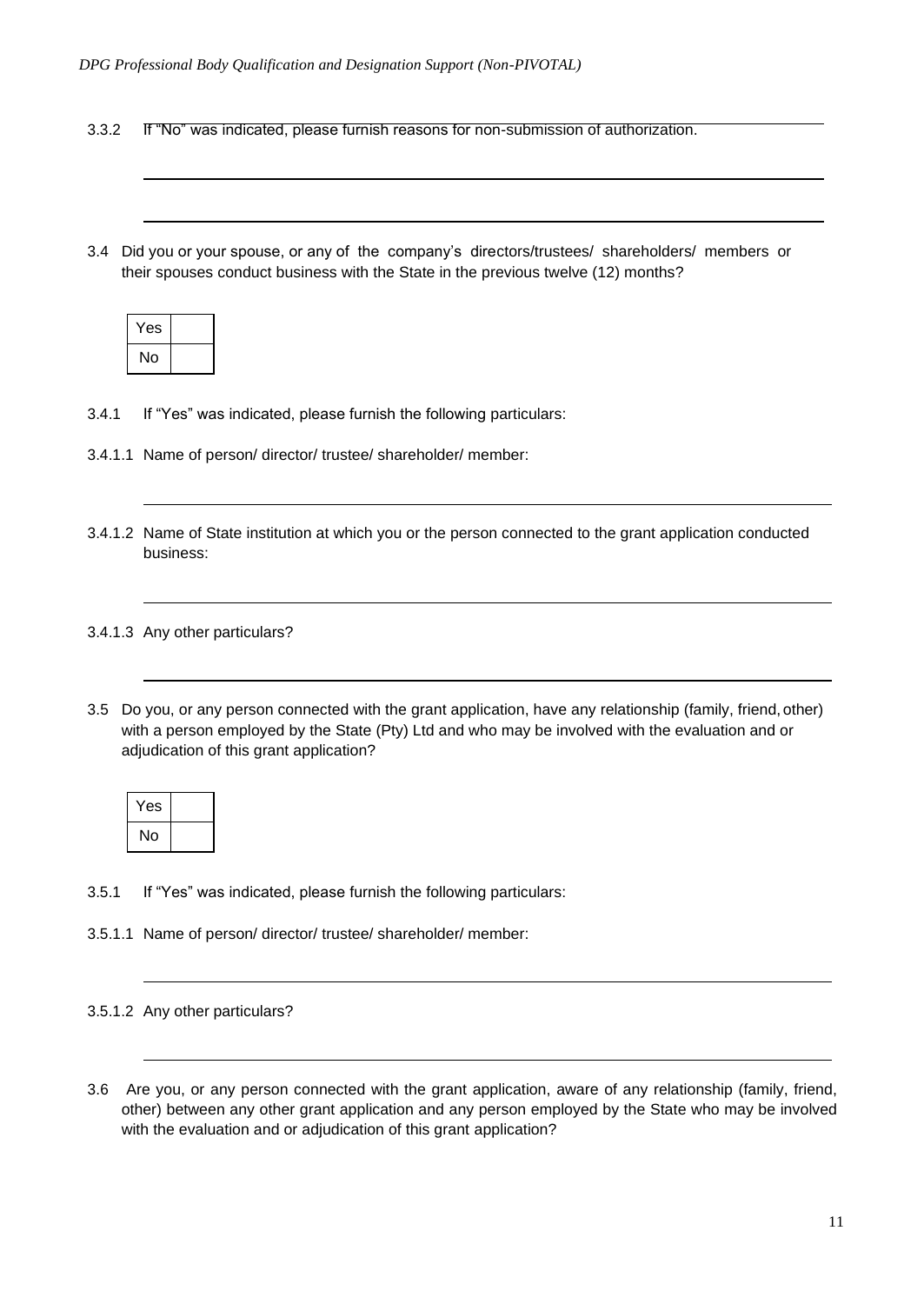| Yes |  |
|-----|--|
| No  |  |

3.6.1 If "Yes" was indicated, please furnish the following particulars:

3.6.1.1 Name of person/ director/ trustee/ shareholder/ member:

3.6.1.2 Any other particulars?

3.7 Do you or any of the directors/trustees/shareholders/members of the company have any interest in any other related companies whether or not they are bidding for this contract?

| Yes |  |
|-----|--|
| No  |  |

3.7.1 If "Yes" was indicated, please furnish the following particulars:

3.7.1.1 Name of person/ director/ trustee/ shareholder/ member:

3.7.1.2 Any other particulars?

4. Please complete the table below with the full details of directors/ trustees/ members/ shareholders. (Public Entities are exempted)

| <b>Full Name</b> | <b>Identity Number</b> | <b>Personal Income</b><br><b>Tax Reference No</b> | <b>State Employee</b><br><b>Number/ PERSAL</b><br><b>Number</b> |
|------------------|------------------------|---------------------------------------------------|-----------------------------------------------------------------|
|                  |                        |                                                   |                                                                 |
|                  |                        |                                                   |                                                                 |
|                  |                        |                                                   |                                                                 |
|                  |                        |                                                   |                                                                 |
|                  |                        |                                                   |                                                                 |
|                  |                        |                                                   |                                                                 |
|                  |                        |                                                   |                                                                 |
|                  |                        |                                                   |                                                                 |
|                  |                        |                                                   |                                                                 |
|                  |                        |                                                   |                                                                 |